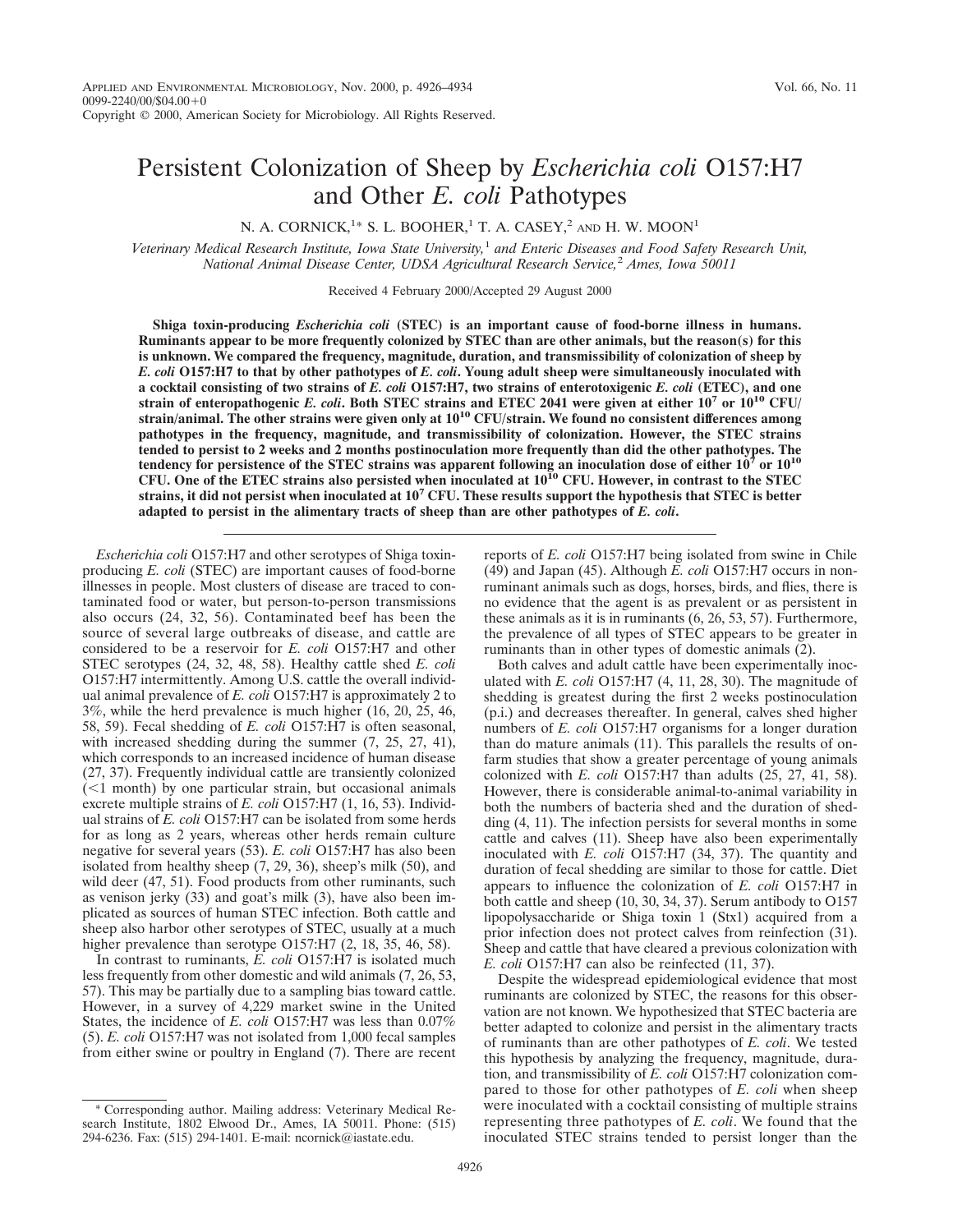| Strain   | Pathotype   | Serogroup              | Virulence<br>$determinant(s)^a$  | Source  | Reference(s) | Selective medium <sup>b</sup> /<br>carbohydrate reaction |  |
|----------|-------------|------------------------|----------------------------------|---------|--------------|----------------------------------------------------------|--|
| 86-24    | <b>STEC</b> | O157:HT                | eae, Stx2                        | Human   | 15.23        | SN dulcitol/positive                                     |  |
| 3081     | <b>STEC</b> | O157:HT                | eae, Stx1, Stx2                  | Bovine  | 11.13        | KA sorbitol/negative                                     |  |
| 2041     | <b>ETEC</b> | O157: H43              | F4, F41, LT, STb                 | Porcine | 52           | TN sorbose/positive                                      |  |
| 637      | ETEC        | O64:NM                 | F <sub>5</sub> , S <sub>Ta</sub> | Porcine | 43.54        | TN sorbose/negative                                      |  |
| E2348/69 | EPEC        | $O127:$ H <sub>6</sub> | eae                              | Human   | 39.44        | SN dulcitol/negative                                     |  |

TABLE 1. Strains of *E. coli* used in the inoculum cocktail

*<sup>a</sup>* LT, heat labile enterotoxin; STb, heat-stable enterotoxin b; STa, heat-stable enterotoxin a; *eae*, gene encoding intimin; F4, F4 (K88) fimbriae; F5, F5 (K99) fimbriae;

<sup>b</sup> MacConkey agar base; S, streptomycin (100 μg/ml); N, nalidixic acid (10 or 20 μg/ml); T, tetracycline (10 μg/ml); K, kanamycin (30 μg/ml); A, ampicillin (100  $\mu$ g/ml).

enterotoxigenic (ETEC) and enteropathogenic (EPEC) strains included in the same inoculum. We also found that all of the strains were transmitted to naïve animals from infected donors and again that the STEC strains tended to persist longer in the recipient animals than did two of the other strains.

(A preliminary report of this work was made at the 99th General Meeting of the American Society for Microbiology, 1999, abstr.  $D/\bar{B}$  309); at the annual meeting of the Food Research Institute, University of Wisconsin—Madison, 1999; and at the Verocytotoxigenic *E. coli* in Europe: Pathogenicity and Virulence meeting, Liège, Belgium, 1999.)

## **MATERIALS AND METHODS**

**Inoculum cocktail.** Strains of *E. coli* used in the inoculum cocktail are listed in Table 1. All of the strains used in the cocktail are animal or human pathogens. STEC strain 86-24 was isolated from an outbreak of human disease and causes attaching and effacing lesions in experimentally infected animals (15, 23). STEC strain 3081 was isolated from a healthy bovine, can persist asymptomatically as long as 6 months in the alimentary tracts of experimentally infected cattle, and causes attaching and effacing lesions in the intestines of neonatal pigs and calves (11, 13). ETEC strains 2041 and 637 cause diarrhea in experimentally inoculated weaned and neonatal pigs, respectively (43, 52, 54). F4 fimbriae (K88) host adapt ETEC 2041 for swine, and F5 fimbriae (K99) host adapt ETEC 637 for neonatal calves, pigs, and lambs. EPEC strain E2348/69 causes diarrhea in experimentally inoculated humans and attaching and effacing lesions in animal models (39, 44). Generally, EPEC and ETEC strains colonize the lower small intestine (ileum). It is not known if STEC strains colonize a specific site in mature ruminants. In short-term experimental studies (2 to 30 days), STEC bacteria have been recovered from the rumen, ileum, and sites throughout the lower intestinal tract (4, 11, 13).

Virulence genes from all of the strains were confirmed using multiplex PCR (19; B. T. Bosworth and T. A. Casey, Abstr. 97th Gen. Meet. Am. Soc. Microbiol. 1997, abstr. B-509, p. 116, 1997). Resistance to antibiotics (ampicillin, chloramphenicol, kanamycin, nalidixic acid, streptomycin, and tetracycline) and carbohydrate fermentation (dulcitol, sorbose, sorbitol, and sucrose) (12, 17) were determined by standard methods. Spontaneous mutants resistant to nalidixic acid were isolated from strains 86-24, 2041, 637, and E2348/69. Strains were selected so that only two of the five bacteria in the cocktail were resistant to the same antibiotics. These two strains were differentiated from each other by carbohydrate fermentation. This approach allowed for five strains to be differentiated by using three different selective media (Table 1). The recovery of individual strains was compared on selective and nonselective media to ensure that the selective medium fostered the growth of each strain equally (data not shown). The bacterial inoculum was made as previously described (52). Briefly, strains were grown individually in Trypticase soy broth (TSB) overnight at 37°C with agitation (200 rpm), concentrated 10-fold in TSB, and frozen individually at  $-80^{\circ}$ C in glycerol. The inoculum was thawed and diluted in TSB just prior to inoculation.

**Experimental design.** Young adult sheep (5 to 12 months old) were obtained from the Iowa State University herd and acclimated for  $\geq 2$  weeks. They were housed two to a room with shared water and feed on concrete floors in BL-2 containment and were fed a low-energy diet of concentrate (40% corn, 22% alfalfa, 15% wheat millings, 10% oat hulls, 7.5% soybean meal; 1 lb/sheep/day) and grass and alfalfa hay (ad libitum). Water buckets were emptied daily and filled with chlorinated city water. During the acclimation period, feces from each sheep were screened to ensure that the background fecal flora did not contain enteric bacteria with the same antibiotic resistance patterns as the cocktail strains. Sheep were inoculated by mixing each of the five strains into a small amount of the feed concentrate. The inoculum was consumed within 2 h. In vitro experiments to determine the survival of the cocktail strains in the feed did not reveal any significant differences between strains (data not shown). Controls  $(n =$ 

4) were not inoculated. Paired serum samples (prior to and 2 months after inoculation) were collected and analyzed for the development of antibodies to Stx1, Stx2 (*n* = 18), and O157 lipopolysaccharide (*n* = 16).

On days when fecal samples were to be collected, the floor was cleaned, the sheep were individually penned, and fecal samples were collected from the floor within 2 h of passage. Individual fecal samples were collected on days 2, 3, 4, 14, 15, 16, 58, 59, and 60 p.i. Previous work with cattle demonstrated that the decrease in the magnitude of STEC shedding is comparatively rapid between 2 days and 2 weeks and is gradual between 2 weeks and 2 months; therefore, samples were not collected between the latter time points (11). Two months p.i. was selected as the final period because shedding terminates in some, but not all, cattle by this time (11).

Samples (5 g) were processed immediately by fivefold dilution with phosphatebuffered saline (PBS) and mixing in a Stomacher blender for 1 min; then serial 10-fold dilutions were made in PBS. Aliquots were plated directly onto selective media in triplicate and incubated for  $24$  h at  $37^{\circ}$ C. The sensitivity of the direct plating was  $\geq$ 50 CFU/g. Samples (10 g in 100 ml of medium) were also cultured at 37°C in enrichment broth (TSB with 0.15% bile salts) with agitation for 24 h and then plated onto selective media (11). Samples from water buckets (10 ml) were cultured in enrichment broth. The identities of the isolates recovered were confirmed by serology (slide agglutination in antisera or a commercial kit for O157) for O antigens. Sheep were necropsied at the end of the experiment (2 months p.i.). The contents of the rumen, ileum, cecum, colon, and rectum as well as tissues from the tonsil and lymph nodes were cultured in enrichment broth. When the enrichment cultures were positive, the original contents (which were held at 4°C overnight) were plated directly the next day. Preliminary experiments comparing the bacterial counts of tissue contents cultured immediately versus after holding for 24 h at 4°C did not show quantitative differences between the treatments (data not shown).

**Transmission experiments.** Sheep were acclimated for  $\geq$  2 weeks prior to the experiment as described above. Donor sheep (6 sheep total in 3 replicates) were orally inoculated with the cocktail shown in Table 1. The STEC strains, 86-24 and 3081, were given at  $10^7$  CFU/strain, and the other three strains were given at  $10^{10}$ CFU/strain. Three days p.i., each donor was moved into a clean room with a naïve animal of the same age and remained there for the duration of the experiment. Fecal samples were collected from each donor prior to moving. Fecal samples were collected on days 2, 3, 4, 14, 15, 16, 58, 59, and 60 postexposure from both recipient and donor sheep. Samples were cultured as described above. Sheep were necropsied 2 months postexposure.

**Antibody titers.** Serum was heat inactivated for 1 h at 56°C. Neutralizing antibody titers to Stx1 and Stx2 were determined using monolayers of Vero cells (22). Antibody to O157 lipopolysaccharide was detected using a blocking enzyme-linked immunosorbent assay (ELISA) as described previously except that 1% skim milk (rather than fetal calf serum) was used to block nonspecific binding (38).

**Fecal toxin titers.** Assays for free fecal Shiga toxin were performed on Vero cells as previously described except that the sheep feces were diluted 1:5 with PBS and mixed in a Stomacher blender prior to centrifugation (9, 21).

**Statistics.** Bacterial counts (CFU per gram of feces) from individual sheep were converted to  $log_{10}$  units and averaged over days 2, 3, and 4 (initial period), days 14, 15, and 16 (2 weeks), and days 58, 59, and 60 (2 months). Differences in the magnitude of shedding between strains were compared by a paired *t* test using Bonferroni's method to correct for type 1 error (55). Differences in the magnitude of shedding due to treatment were compared using repeated-measures analysis of variance (ANOVA). Differences in the duration of shedding between strains were compared using a sign test (55).

### **RESULTS**

**Treatment 1.** Sheep  $(n = 6)$  were simultaneously inoculated with all five strains in the cocktail at a dose of  $10^{10}$  CFU/strain. During the initial period p.i., all of the strains were recovered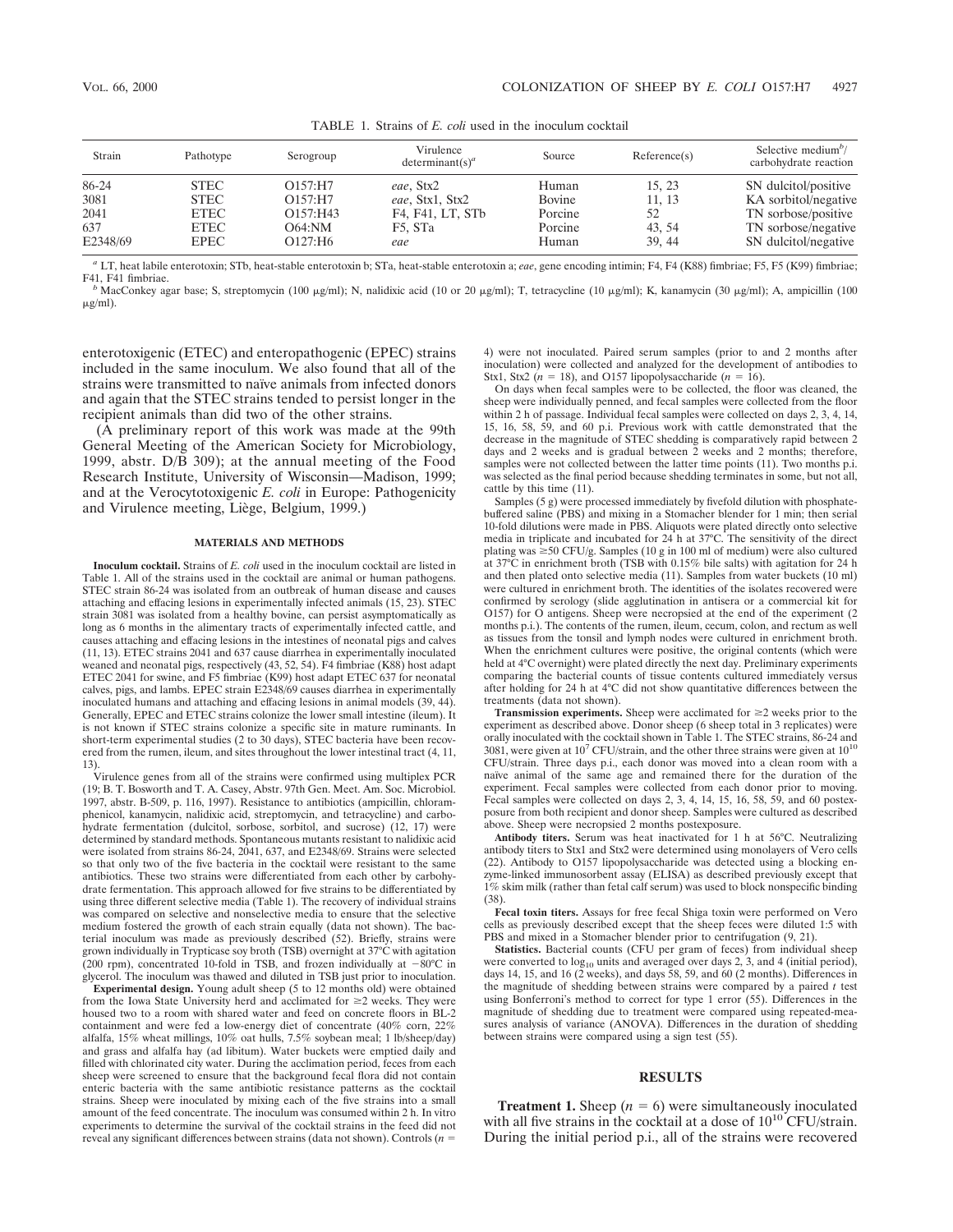

FIG. 1. Fecal shedding of *E. coli* strains from six sheep inoculated with a cocktail containing five strains given at a dose of 10<sup>10</sup> CFU/strain/animal (treatment 1). Lines represent the means for each strain. (A) Strains STEC 86-24 and STEC 3081; (B) strains ETEC 2041, ETEC 637, and EPEC E2348/69.

from all of the sheep (Fig. 1). The magnitude of colonization by all strains varied considerably for individual animals. In general, both STEC strains and ETEC 2041 were shed in greater numbers than the other two strains. These differences were significant between STEC 86-24 and EPEC E2348/69 and between STEC 86-24 and ETEC 637 ( $P \le 0.002$ ).

At 2 weeks p.i., STEC 86-24 was recovered from 6 of 6 sheep, while STEC 3081 and ETEC 2041 were recovered from 5 of 6 sheep. Again, the magnitude of shedding of both STEC strains and ETEC 2041 tended to be greater than those of the other two strains. Only STEC 86-24 and ETEC 637 were significantly different at this time ( $P \leq 0.002$ ).

At 2 months p.i., STEC 86-24 was recovered from 2 of 6 sheep, STEC 3081 from 4 of 6 sheep, and ETEC 2041 from 3 of 6 sheep. Neither EPEC E2348/69 nor ETEC 637 was recovered at 2 months p.i. These six sheep were not necropsied.

**Treatment 2.** The objective of treatment 2 was to determine if strains that persisted for 2 months in treatment 1 would still persist if they were inoculated at a lower dose. Since the magnitude and duration of colonization by ETEC 2041 were similar to those for the STEC strains, and these three strains persisted longer than the other two strains in sheep given treatment 1, the dose of STEC 86-24, STEC 3081, and ETEC  $2041$  was lowered to  $10<sup>7</sup>$  CFU/strain in treatment 2. The dose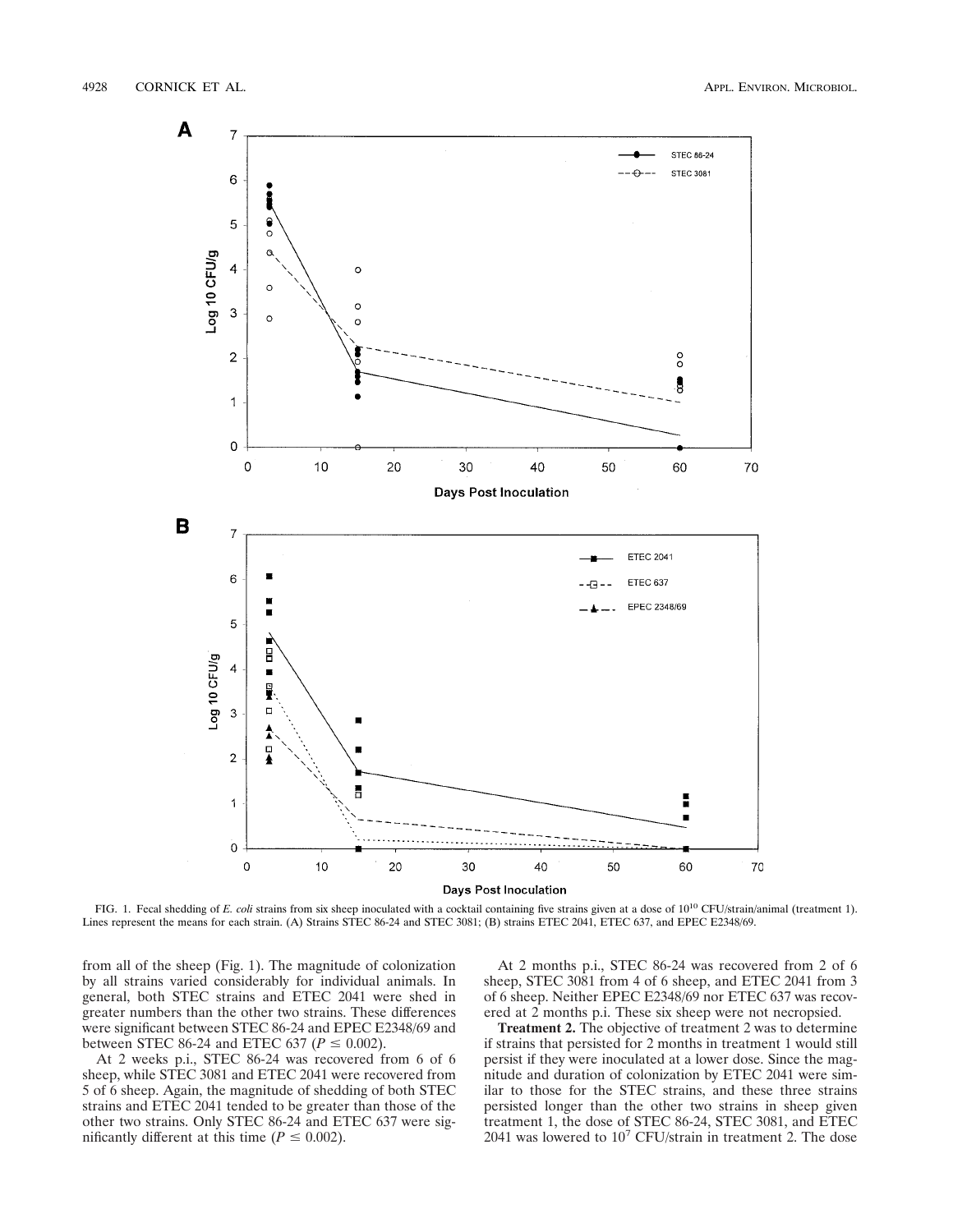

FIG. 2. Fecal shedding of various *E. coli* strains from six sheep inoculated with a cocktail containing five strains. STEC 86-24, STEC 3081, and ETEC 2041 were given at a dose of 10<sup>7</sup> CFU/strain/animal, and EPEC E2348/69 and ETEC 637 were given at  $10^{10}$  CFU/strain/animal (treatment 2). Lines represent the means for each strain. (A) Strains STEC 86-24 and STEC 3081; (B) strains ETEC 2041, ETEC 637, and EPEC E2348/69.

of ETEC 637 and EPEC E2348/69 was left at  $10^{10}$  CFU/strain. Six sheep were given this treatment regimen. Again, all of the strains were recovered from all of the sheep during the initial period p.i. (Fig. 2). As was seen with treatment 1, there was a wide variation in the magnitude of shedding for individual sheep.

At 2 weeks p.i., STEC 86-24 was recovered from 6 of 6 sheep and STEC 3081 was detected in 5 of 6 sheep. In contrast to treatment 1, ETEC 2041 was recovered only from 1 of 6 sheep. At this time the magnitudes of shedding of both STEC strains

were significantly greater than those of the other three strains  $(P \le 0.002)$ .

At 2 months p.i., STEC 86-24 and STEC 3081 were each recovered from 2 of 6 sheep and the other three strains were not recovered. At necropsy, only STEC 86-24 and STEC 3081 were recovered from the rectal contents (feces) of two sheep. None of the cocktail strains were recovered from the other necropsy samples.

**Treatment 3.** The primary purpose of treatment 3 was to produce donor animals for the transmission experiment. Treat-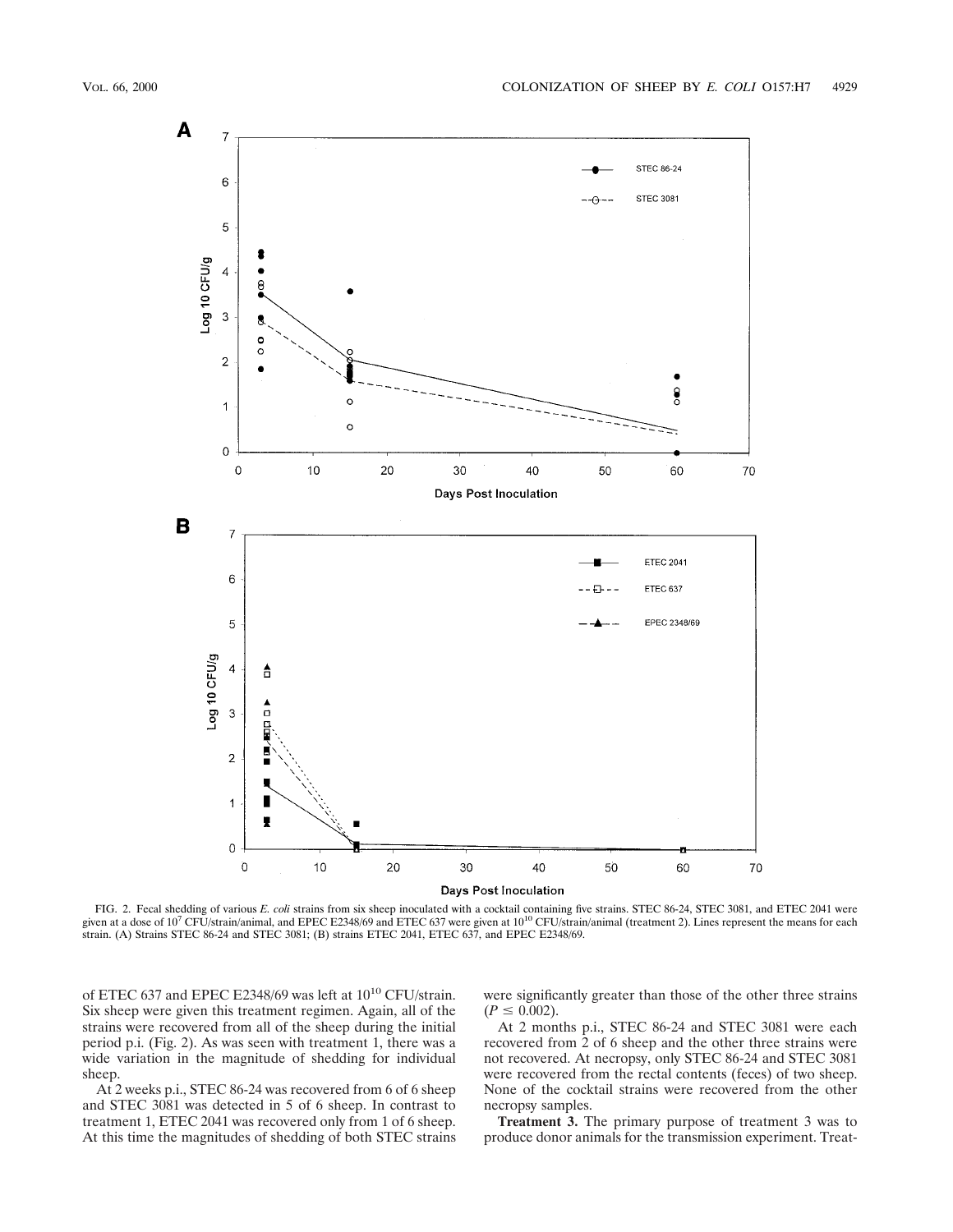

FIG. 3. Fecal shedding of various *E. coli* strains from six sheep inoculated with a cocktail containing five strains. STEC 86-24 and STEC 3081 were given at a dose of 10<sup>7</sup> CFU/strain/animal, and ETEC 2041, EPEC E2348/69, and ETEC 637 were given at 10<sup>10</sup> CFU/strain/animal (treatment 3). Lines represent the means for each strain. (A) Strains STEC 86-24 and STEC 3081; (B) strains ETEC 2041, ETEC 637, and EPEC E2348/69.

ment 2 also demonstrated that both STEC strains, but not ETEC 2041, persisted when the inoculum dose was lowered to 107 CFU. In treatment 3 the dose of ETEC 2041 was raised back to  $10^{10}$  CFU and the STEC dose remained at  $10^7$  CFU/ strain. ETEC 637 and EPEC E2348/69 were given at  $10^{10}$ CFU/strain. Six sheep were given this treatment regimen. As was seen in the previous experiments, all of the strains were recovered from all of the sheep during the initial period p.i. (Fig. 3). The initial magnitudes of shedding of STEC 86-24 and ETEC 2041 tended to be greater than those of the other strains, but the differences were not significant.

At 2 weeks p.i., STEC 86-24 was recovered from 4 of 6 sheep, STEC 3081 from 2 of 6 sheep, and ETEC 2041 from 3 of 6 sheep. The magnitudes of shedding of STEC 86-24 and ETEC 2041 at this time also tended to be greater than those of the other strains, but the differences were not significant. At 2 months p.i., none of the inoculum strains were recovered from any of the sheep given treatment 3.

**Dose effect.** The magnitudes of shedding of both STEC 86-24 and STEC 3081 were significantly different ( $P \le 0.05$ ) between treatment 1 ( $10^{10}$ -CFU inoculum) and treatment 2 or 3 ( $10^{7}$ -CFU inoculum) during the initial period (Fig. 1A, 2A, and 3A). By 2 weeks p.i., the magnitude of STEC shed was not significantly different between sheep given treatment 1 and those given treatment 2. The magnitude of shedding of ETEC 2041 was significantly different ( $P \leq 0.05$ ) between all three treat-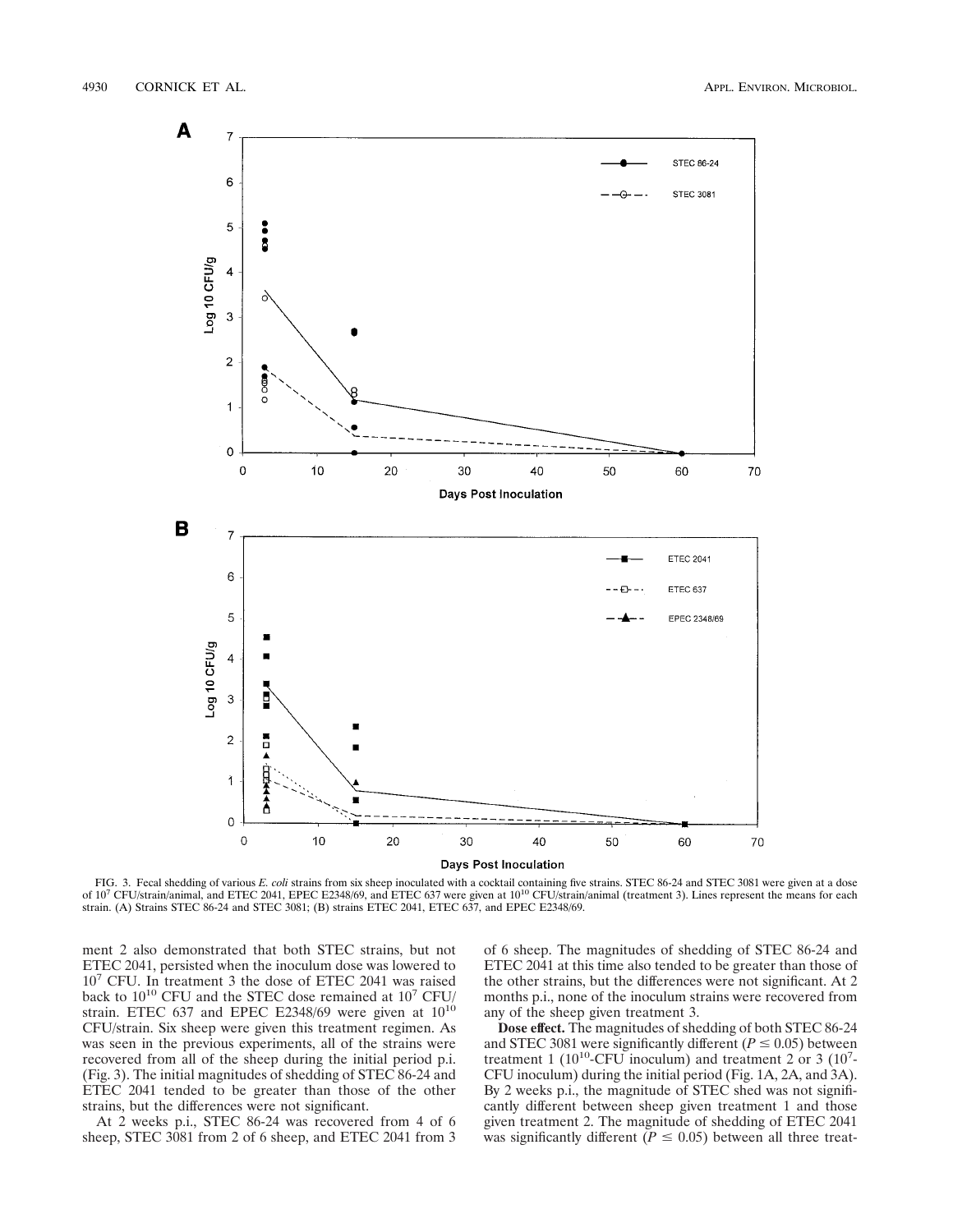|  | TABLE 2. Infectious dose of in vitro-grown |  |
|--|--------------------------------------------|--|
|  | E. coli O157:H7 in sheep                   |  |

| Strain   | Time p.i.      | No. of animals positive/no.<br>inoculated at a STEC dose <sup><i>a</i></sup> of: |            |  |  |
|----------|----------------|----------------------------------------------------------------------------------|------------|--|--|
|          |                | $10^5$ CFU <sup>a</sup>                                                          | $10^4$ CFU |  |  |
| 86-24    | Initial        | 4/6                                                                              | 2/6        |  |  |
|          | 2 wk           | 2/6                                                                              | 0/6        |  |  |
|          | $2 \text{ mo}$ | 1/6                                                                              | 0/6        |  |  |
| 3081     | Initial        | 2/6                                                                              | 0/6        |  |  |
|          | 2 wk           | 0/6                                                                              | 0/6        |  |  |
|          | $2 \text{ mo}$ | 0/6                                                                              | 0/6        |  |  |
| 2041     | Initial        | 6/6                                                                              | 6/6        |  |  |
|          | 2 wk           | 6/6                                                                              | 3/6        |  |  |
|          | $2 \text{ mo}$ | 2/6                                                                              | 0/6        |  |  |
| 637      | Initial        | 6/6                                                                              | 4/6        |  |  |
|          | 2 wk           | 2/6                                                                              | 1/6        |  |  |
|          | $2 \text{ mo}$ | 0/6                                                                              | 0/6        |  |  |
| E2348/69 | Initial        | 6/6                                                                              | 5/6        |  |  |
|          | 2 wk           | 0/6                                                                              | 3/6        |  |  |
|          | 2 mo           | 0/6                                                                              | 0/6        |  |  |

<sup>a</sup> STEC 86-24 and 3081 were inoculated at 10<sup>5</sup> or 10<sup>4</sup> CFU/strain/animal, and ETEC 2041, ETEC 637, and EPEC E2348/69 were inoculated at  $10^{10}$  CFU/ strain/animal.

ments during the initial period (Fig. 1B, 2B, and 3B). The magnitude of shedding of ETEC 2041 continued to be significantly different ( $P \le 0.05$ ) between treatment 1 and treatment 2 at 2 weeks and 2 months p.i. This is in contrast to both STEC strains.

**Infectious dose of in vitro-grown STEC.** In subsequent experiments, the dose of both STEC strains in the cocktail was lowered to  $10^5$  CFU/strain and the other strains remained at  $10^{10}$  CFU/strain. STEC 86-24 was recovered from 4 of 6 sheep during the initial period p.i. (Table 2; range,  $\leq 50$  to 10<sup>4</sup> CFU/ g). It persisted in two sheep at 2 weeks p.i.  $(10^4 \text{ to } 10^5 \text{ CFU/g})$ and in one of these sheep at 2 months p.i.  $(<$  50 CFU/g). STEC 3081 was recovered from 2 of 6 sheep during the initial period  $(<$  50 CFU/g) but was not recovered at 2 weeks or 2 months p.i. The dose of both STEC strains was further lowered to  $10^4$ CFU/strain, and the other strains remained at  $10^{10}$  CFU/strain. In this experiment STEC 86-24 was recovered from 2 of 6 sheep during the initial period  $(<50 \text{ CFU/g})$  but was not recovered at 2 weeks or 2 months p.i. STEC 3081 was not recovered at any time from any of the sheep given the  $10^4$ -CFU dose. In these experiments the other three strains in the cocktail were recovered at similar magnitudes and times as those described previously (treatments 1 to 3). At necropsy ETEC 2041 was recovered from the rumina, ilea, ceca, and rectums, (range,  $\geq 50$  to 10<sup>5</sup> CFU/g) of 2 of 12 sheep. These two sheep were sharing a room, and one of them shed ETEC 2041 in moderate numbers (range,  $10^2$  to  $10^5$  CFU/g) throughout the study. ETEC 2041 was recovered from the second animal only at enrichment levels  $(<50 \text{ CFU/g})$  at 2 weeks and 2 months p.i.

**Transmission between sheep.** The sheep in treatment 3 were used as donors for the transmission experiment. The infected donor sheep transmitted all five of the strains in the cocktail to naïve sheep (Table 3). STEC 86-24 was transmitted to naïve sheep on 4 of 5 occasions when the donor was shedding  $\leq 10^4$  $CFU/g$  at the time it was placed in the room with the naïve animal and to 1 of 1 naïve sheep when the donor was shedding  $10<sup>5</sup>$  CFU/g. STEC 3081 was transmitted to 2 of 6 naïve sheep when the donor was shedding  $\leq 10^4$  CFU/g. ETEC 2041 was transmitted to 3 of 3 naïve sheep when the donor was shedding  $\leq 10^4$  CFU/g and to 3 of 3 naïve sheep when the donor was shedding  $\geq 10^5$  CFU/g. EPEC strain E2348/69 was transmitted to 1 of 6 naïve sheep when the donor was shedding  $\leq 10^4$ CFU/g. ETEC  $637$  was transmitted to 0 of 5 naïve sheep when the donor was shedding  $\leq 10^4$  CFU/g and to 1 of 1 naïve sheep when the donor was shedding  $10^5$  CFU/g. Although both STEC strains and ETEC 2041 were transmitted more frequently to naïve sheep, EPEC E2348/69 was transmitted to one sheep when the donor was shedding  $\leq 10^2$  CFU/g of that strain.

**Antibody titers.** Preexisting titers of antibody to Stx1 (geometric mean, 1:142; range, 1:32 to 1:1,000) but not to Stx2 were found in 8 of 18 sheep tested in this study. Two months p.i., 5 of 18 sheep had  $\geq$ 4-fold increases in Stx1 antibody titers. None of the sheep had antibody to Stx2 after challenge. Preexisting antibody to the O157 lipopolysaccharide was detected in 1 of 16 sheep. Titers of antibody to O157 increased  $\geq$ 2-fold at 2 months p.i. in 6 of 16 sheep tested.

None of the sheep were clinically ill during the study, and no free fecal toxin was detected during the initial period p.i. in the 14 sheep tested (magnitude of fecal STEC shedding, nondetectable to  $10^5$  CFU/g). Whenever water buckets were culture positive for one of the cocktail strains (14 of 62), at least one of the sheep in the room was shedding that strain in its feces. The cocktail strains were not recovered from the four uninoculated control sheep.

## **DISCUSSION**

Regarding our hypothesis that STEC strains are better adapted than other pathotypes of *E. coli* for colonization and persistence in sheep, we found no consistent differences between STEC strains and the other strains in the frequency or intensity of colonization during the initial period, nor were we able to demonstrate that STEC strains were transmitted between sheep more readily than strains representing other pathotypes. However, the STEC strains tended to persist longer than did the other pathotypes. This tendency for longer persistence of

TABLE 3. Transmission of *E. coli* cocktail strains to six naïve sheep

| Strain   | Patho-<br>type | Time                              | No. of naïve animals positive/no. exposed<br>to inoculated donors shedding <sup>a</sup> E. coli<br>at the following CFU/g: |                   |                   |                   |                   |                   |
|----------|----------------|-----------------------------------|----------------------------------------------------------------------------------------------------------------------------|-------------------|-------------------|-------------------|-------------------|-------------------|
|          |                |                                   | < 10 <sup>2</sup>                                                                                                          | $10^2$            | $10^{3}$          | $10^{4}$          | $10^{5}$          | $10^{6}$          |
| 86-24    | <b>STEC</b>    | Initial<br>2 wk<br>2 mo           | 1/2<br>0/2<br>0/2                                                                                                          | 0/1<br>1/1<br>0/1 |                   | 2/2<br>2/2<br>0/2 | 0/1<br>1/1<br>0/1 |                   |
| 3081     | <b>STEC</b>    | Initial<br>2 wk<br>$2 \text{ mo}$ | 0/2<br>0/2<br>0/2                                                                                                          | 0/1<br>0/1<br>0/1 | 1/1<br>0/1<br>0/1 | 1/2<br>1/2<br>0/2 |                   |                   |
| 2041     | <b>ETEC</b>    | Initial<br>2 wk<br>$2 \text{ mo}$ |                                                                                                                            | 1/1<br>1/1<br>0/1 |                   | 2/2<br>1/2<br>0/2 | 2/2<br>0/2<br>0/2 | 0/1<br>1/1<br>0/1 |
| E2348/69 | <b>EPEC</b>    | Initial<br>2 wk<br>2 mo           | 1/4<br>0/4<br>0/4                                                                                                          | 0/1<br>0/1<br>0/1 |                   | 0/1<br>0/1<br>0/1 |                   |                   |
| 637      | <b>ETEC</b>    | Initial<br>2 wk<br>2 mo           |                                                                                                                            | 0/2<br>0/2<br>0/2 | 0/3<br>0/3<br>0/3 |                   | 1/1<br>0/1<br>0/1 |                   |

<sup>*a*</sup> At the time of exposure to a naïve animal.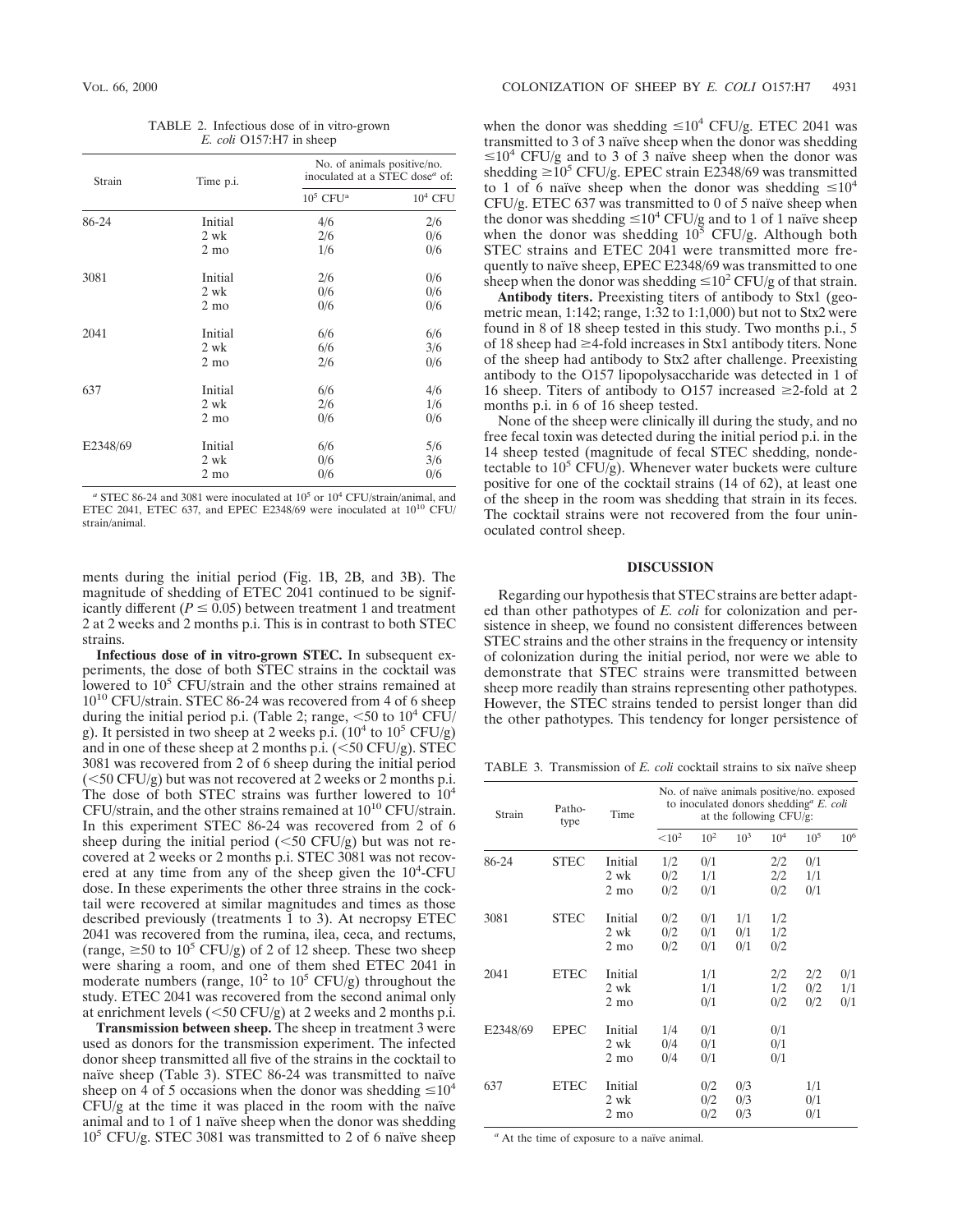STEC was evident at 2 weeks but more apparent at 2 months p.i. Furthermore, greater persistence could be demonstrated when STEC strains were inoculated at a dose 1,000-fold lower than the doses of two of the other three strains. The inoculum doses of STEC used in this study were varied from quite high  $(10^{10}$  CFU) down to a dosage that might be expected to occur naturally  $(10^4 \text{ to } 10^5 \text{ CFU})$ . The highest doses were used to compare colonization potentials among strains rather than to reflect precisely what is thought to occur in nature. Previous studies with cattle naturally infected with *E. coli* O157:H7 indicate that some animals shed as much as  $10<sup>5</sup> CFU/g$  of feces (53, 59).

At necropsy (2 months p.i.) both STEC 86-24 and STEC 3081 were recovered only from the rectal feces and not from any other tissue or intestinal contents. It is not known where STEC strains colonize the alimentary tracts of mature ruminants, although this study and others (11, 14) suggest that the lower intestinal tract may be a likely site. Brown et al., however, recovered *E. coli* O157:H7 primarily from the rumina of calves necropsied 2 to 4 weeks p.i. (4). There are differences in the magnitude and duration of colonization by *E. coli* O157:H7 between calves and mature cattle (11). Perhaps the site(s) colonized also differs with age. We assume that the STEC persisted in the sheep. However, there is no evidence in this study to rule out the possibility that the STEC strains were continuously reintroduced from the environment by ingestion.

The 50% infectious dose of in vitro-grown STEC 86-24 and 3081 inoculated as a cocktail was approximately  $10<sup>5</sup>$  CFU (Table 2). However, data from the transmission study indicated that an animal may be infectious when it is shedding considerably less than  $10^5$  CFU/g (Table 3). Sheep shedding as little as  $10^2$  to  $10^3$  CFU/g of STEC transmitted these strains to some naïve sheep. ETEC 2041 and EPEC 2348/69 shed at comparable levels also resulted in the transmission of those strains to some naïve sheep. In contrast, ETEC 637 was transmitted only when an animal was shedding at least  $10^5$  CFU/g. In any case, we do not know the route of transmission to the naïve sheep or the actual dose of a particular strain that the naïve sheep received. Penmates were in contact with one another throughout the study and shared both water and feed sources. Water troughs have been proposed as an environmental reservoir and a source of *E. coli* O157:H7 contamination for cattle (16, 26, 53). Both STEC strains and ETEC 2041 were transmitted to a greater percentage of naïve sheep than were EPEC E2348/69 or ETEC 637. Transmission of *E. coli* O157:H7 from experimentally inoculated donors to naïve sheep has been documented previously (34, 37). In contrast to the findings of the prior study (37), our data indicated that the transmitted strains could be recovered for up to 2 weeks from some sheep. These differences could be due to the STEC strains that were used or to differences between sheep.

The magnitude and duration of colonization of STEC 3081 in sheep given  $10^{10}$  CFU were similar to those obtained with cattle, where persistence of this strain was documented for 7 weeks in 2 of 9 mature cattle given the same dose (11). When the inoculum dose was lowered to  $10^7$  CFU, strain 3081 was recovered from 2 of 5 adult cattle 1 to 2 days p.i. and was not recovered after that. This is in contrast to our data with sheep, wherein 6 of 12 sheep given  $10^7$  CFU of STEC 3081 were shedding at 2 weeks p.i. and 2 of 12 remained culture positive for at least 2 months. Sheep were used as a ruminant model because they are less expensive and easier to handle than cattle. In addition, sheep are naturally infected with *E. coli* O157:H7 and other STEC strains (7, 18, 29, 36).

Some of the differences between strains in the magnitude and duration of colonization may be due to host specificity, since neither EPEC E2348/69, ETEC 637, nor ETEC 2041 was originally isolated from a ruminant. However, pathogenic *E. coli* strains with virulence traits similar to those of EPEC E2348/69 and ETEC 637 (*eae* or F5 and STa) infect and cause disease in both lambs and calves (40, 42). The persistent colonization of ETEC 2041 in mature ruminants was unexpected. In contrast to  $F5^+$  ETEC strains (such as ETEC 637),  $F4^+$ ETEC strains are generally regarded as pig pathogens and are not commonly isolated from other species  $(42)$ . The magnitude and duration of colonization by ETEC 2041 in sheep were significantly more dose dependent than those for the STEC strains (Fig. 1 and 2). Our data also suggest that there may have been exclusionary or suppressive competition for some niche between the STEC strains and ETEC 2041. When ETEC  $2041$  and the STEC strains were given at  $10^{10}$  CFU, all three strains persisted for 2 months in some sheep (Fig. 1). When all three strains were given at  $10^7$  CFU, only the STEC strains persisted (Fig. 2). When ETEC 2041 was given at a 1,000-foldhigher dose than the STEC strains, neither the STEC strains nor ETEC 2041 persisted past 2 weeks p.i. (Fig. 3). As part of another study, we inoculated several sheep with  $10^{10}$  CFU of STEC 86-24 only (8). Fecal shedding during the initial period and 2 weeks p.i. was somewhat greater (1 to 2  $log_{10}$  CFU/g) than when the strain was given as part of a cocktail. At 2 months p.i., the magnitude of shedding and the percentage of culture-positive sheep that were inoculated with STEC 86-24 only were similar to those found when the strain was inoculated as part of a cocktail. This also suggests that there was competition between the strains in the cocktail and that this competition may have influenced the magnitude of STEC shedding during the initial and 2-week periods of the study reported here. Regardless of the competition between the strains in the cocktail, all of the inoculum strains were subjected to competition with the endogenous flora. Our data suggest that the STEC strains were able to establish a population and perhaps exploit a niche more consistently than the other pathotypes of *E. coli*.

If the *E. coli* O157:H7 strains selected for this study are representative of STEC in general, the tendency for STEC to persist in some animals may explain how the ruminant reservoir is maintained. Only a few persistent shedders in a herd would be enough to transmit STEC to naïve animals. Our data suggest that the infectious dose of in vivo-grown STEC may be lower than the  $10<sup>5</sup>$  CFU reported here for in vitro-grown STEC. Our initial focus was on transmission by sheep shedding low numbers (at or below the 50% infectious dose for in vitro-grown organisms) of STEC bacteria, because such transmission is relevant to natural transmission even though such an experimental design does not allow determination of the infectious dose for the in vivo-grown organisms. However, studies to determine the infectious dose of in vivo-grown STEC are now in progress. Studies with additional strains of *E. coli* will be required to determine if an enhanced ability to persist is a general attribute of STEC or occurred merely by chance in the two strains selected for this study. It would also be useful to determine if the persistence attribute in the STEC strains studied here would be apparent in nonruminant animals and if any of the known putative virulence factors of STEC strains (intimin, Shiga toxin, and enterohemolysin) contribute to their persistence in ruminants.

#### **ACKNOWLEDGMENTS**

We thank Ilze Matise, Pedro Navarro, Dawn Wiarda, Joe Spoo, and Nathan Eslick for assistance, Daniel Nordman for statistical analysis, and Scott Hurd for helpful discussions.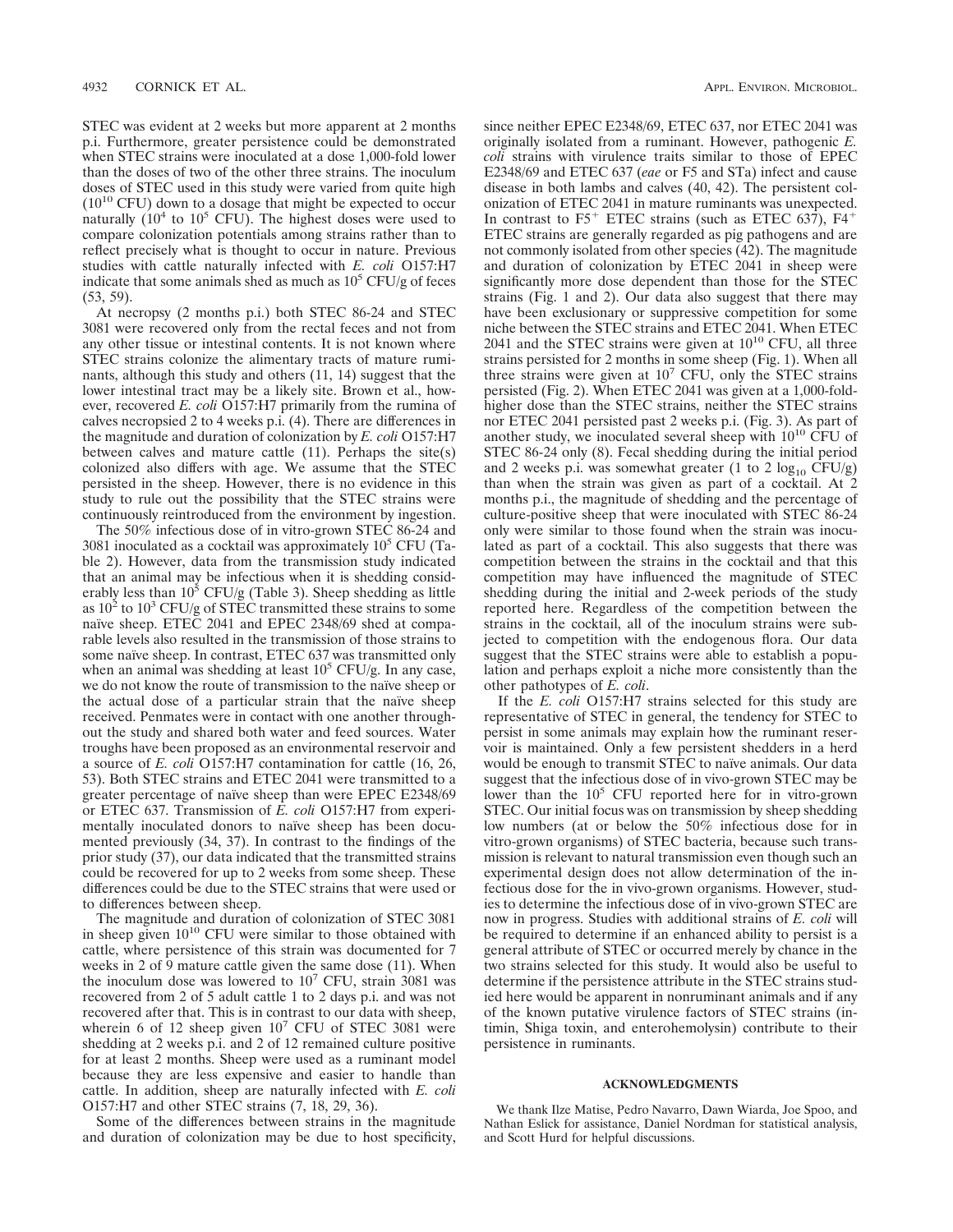This work was supported in part by the Frank K. Ramsey endowment and NIH grant AI-41328.

#### **REFERENCES**

- 1. **Besser, T. E., D. D. Hancock, L. C. Pritchett, E. M. McRae, D. H. Rice, and P. I. Tarr.** 1997. Duration of detection of fecal excretion of *Escherichia coli* O157:H7 in cattle. J. Infect. Dis. **175:**726–729.
- 2. **Beutin, L., D. Geier, H. Steinruck, S. Zimmermann, and F. Scheutz.** 1993. Prevalence and some properties of verotoxin (Shiga-like toxin)-producing *Escherichia coli* in seven different species of healthy domestic animals. J. Clin. Microbiol. **31:**2483–2488.
- 3. **Bielaszewska, M., J. Janda, K. Blahova, H. Minarikova, E. Jikova, M. A. Karmali, J. Laubova, J. Sikulova, M. A. Preston, R. Khakhria, H. Karch, H. Klazarova, and O. Nyc.** 1997. Human *Escherichia coli* O157:H7 infection associated with the consumption of unpasteurized goat's milk. Epidemiol. Infect. **119:**299–305.
- 4. **Brown, C. A., B. G. Harmon, T. Zhao, and M. P. Doyle.** 1997. Experimental *Escherichia coli* O157:H7 carriage in calves. Appl. Environ. Microbiol. **63:** 27–32.
- 5. **Bush, E.** 1997. U.S. swine herd appears free of *Escherichia coli* O157:H7. Food Safety Digest **1997:**4.
- 6. **Chalmers, R. M., R. L. Salmon, G. A. Willshaw, T. Cheasty, N. Looker, I. Davies, and C. Wray.** 1997. Vero-cytotoxin-producing *Escherichia coli* O157 in a farmer handling horses. Lancet **349:**1816.
- 7. **Chapman, P. A., C. A. Siddons, A. T. Cerdan Malo, and M. A. Harkin.** 1997. A 1-year study of *Escherichia coli* O157 in cattle, sheep, pigs and poultry. Epidemiol. Infect. **119:**245–250.
- 8. **Cornick, N. A., S. L. Booher, T. A. Casey, and H. W. Moon.** 2000. Are ruminants a biological or accidental reservoir for VTEC O157? p. 43–50. *In* G. Duffy, P. Garvey, J. Coia, Y. Wasteson, and D. A. McDowell (ed.), Verocytotoxigenic *E. coli* in Europe: pathogenicity and virulence, vol. 3. Teagasc, Dublin, Ireland.
- 9. **Cornick, N. A., I. Matise, J. E. Samuel, B. T. Bosworth, and H. W. Moon.** 2000. Shiga toxin-producing *Escherichia coli* infection: temporal and quantitative relationships among colonization, toxin production and systemic disease. J. Infect. Dis. **181:**242–251.
- 10. **Cray, W. C. J., T. A. Casey, B. T. Bosworth, and M. A. Rasmussen.** 1998. Effect of dietary stress on fecal shedding of *Escherichia coli* O157:H7 in calves. Appl. Environ. Microbiol. **64:**1975–1979.
- 11. **Cray, W. C. J., and H. W. Moon.** 1995. Experimental infection of calves and adult cattle with *Escherichia coli* O157:H7. Appl. Environ. Microbiol. **61:** 1586–1590.
- 12. **Crichton, P. B., and D. C. Old.** 1979. Biotyping of *Escherichia coli*. J. Med. Microbiol. **12:**473–486.
- 13. **Dean-Nystrom, E. A., B. T. Bosworth, W. C. J. Cray, and H. W. Moon.** 1997. Pathogenicity of *Escherichia coli* O157:H7 in the intestines of neonatal calves. Infect. Immun. **65:**1842–1848.
- 14. **Dean-Nystrom, E. A., B. T. Bosworth, H. W. Moon, and A. D. O'Brien.** 1998. Bovine infection with Shiga toxin-producing *Escherichia coli*, p. 261–267. *In* J. B. Kaper and A. D. O'Brien (ed.), *Escherichia coli* O157:H7 and other Shiga toxin-producing *E. coli* strains. American Society for Microbiology, Washington, D.C.
- 15. **Dean-Nystrom, E. A., B. T. Bosworth, H. W. Moon, and A. D. O'Brien.** 1998. *Escherichia coli* O157:H7 requires intimin for enteropathogenicity in calves. Infect. Immun. **66:**4560–4563.
- 16. **Faith, N. G., J. A. Shere, R. Brosch, K. W. Arnold, S. E. Ansay, M. S. Lee, J. B. Luchansky, and C. W. Kaspar.** 1996. Prevalence and clonal nature of *Escherichia coli* O157:H7 on dairy farms in Wisconsin. Appl. Environ. Microbiol. **62:**1519–1525.
- 17. **Farmer, J. J., and B. R. Davis.** 1985. H7 antiserum-sorbitol fermentation medium: a single-tube screening medium for detecting *Escherichia coli* O157:H7 associated with hemorrhagic colitis. J. Clin. Microbiol. **22:**620–625.
- 18. **Fegan, N., and P. Desmarchelier.** 1999. Shiga toxin-producing *Escherichia coli* in sheep and pre-slaughter lambs in eastern Australia. Lett. Appl. Microbiol. **28:**335–339.
- 19. **Franck, S. M., B. T. Bosworth, and H. W. Moon.** 1998. Multiplex PCR for enterotoxigenic, attaching and effacing, and Shiga toxin-producing *Esche-richia coli* strains from calves. J. Clin. Microbiol. **36:**1795–1797.
- 20. **Garber, L. P., S. J. Wells, D. D. Hancock, M. P. Doyle, J. Tuttle, J. A. Shere, and T. Zhao.** 1995. Risk factors for fecal shedding of *Escherichia coli* O157:H7 in dairy calves. J. Am. Vet. Med. Assoc. **207:**46–49.
- 21. **Gentry, M. K., and J. M. Dalrymple.** 1980. Quantitative microtiter cytotoxicity assay for *Shigella* toxin. J. Clin. Microbiol. **12:**361–366.
- 22. **Gordon, V. M., S. C. Whipp, H. W. Moon, A. D. O'Brien, and J. E. Samuel.** 1992. An enzymatic mutant of Shiga-like toxin II variant is a vaccine candidate for edema disease of swine. Infect. Immun. **60:**485–490.
- 23. **Griffin, P. M., S. M. Ostroff, R. V. Tauxe, K. D. Greene, J. G. Wells, J. H. Lewis, and P. A. Blake.** 1988. Illnesses associated with *Escherichia coli* O157:H7 infections. Ann. Intern. Med. **109:**705–712.
- 24. **Griffin, P. M., and R. V. Tauxe.** 1991. The epidemiology of infections caused by *Escherichia coli* O157:H7, other enterohemorrhagic *E. coli*, and the associated hemolytic-uremic syndrome. Epidemiol. Rev. **13:**60–98.
- 25. **Hancock, D. D., T. E. Besser, M. L. Kinsel, P. I. Tarr, D. H. Rice, and M. G. Paros.** 1994. The prevalence of *Escherichia coli* O157:H7 in dairy and beef cattle in Washington state. Epidemiol. Infect. **113:**199–207.
- 26. **Hancock, D. D., T. E. Besser, D. H. Rice, E. D. Ebel, D. E. Herriot, and L. V. Carpenter.** 1998. Multiple sources of *Escherichia coli* O157 in feedlots and dairy farms in the northwestern USA. Prev. Vet. Med. **35:**11–19.
- 27. **Hancock, D. D., T. E. Besser, D. H. Rice, D. E. Herriot, and P. I. Tarr.** 1997. A longitudinal study of *Escherichia coli* O157 in fourteen cattle herds. Epidemiol. Infect. **118:**193–195.
- 28. **Harmon, B. G., C. A. Brown, S. Tkalcic, P. O. E. Mueller, A. Parks, A. V. Jain, T. Zhao, and M. P. Doyle.** 1999. Fecal shedding and rumen growth of *Escherichia coli* O157:H7 in fasted calves. J. Food Prot. **62:**574–579.
- 29. **Heuvelink, A. E., F. L. A. M. van den Biggelaar, E. de Boer, R. G. Herbes, W. J. G. Melchers, J. H. Huis in't Veld, and L. A. H. Monnens.** 1998. Isolation and characterization of verocytotoxin-producing *Escherichia coli* O157 strains from Dutch cattle and sheep. J. Clin. Microbiol. **36:**878–882.
- 30. **Hovde, C. J., P. R. Austin, K. A. Cloud, C. J. Williams, and C. W. Hunt.** 1999. Effect of cattle diet on *Escherichia coli* O157:H7 acid resistance. Appl. Environ. Microbiol. **65:**3233–3235.
- 31. **Johnson, R. P., W. C. J. Cray, and S. T. Johnson.** 1996. Serum antibody responses of cattle following experimental infection with *Escherichia coli* O157:H7. Infect. Immun. **64:**1879–1883.
- 32. **Karmali, M. A.** 1989. Infection by verocytotoxin-producing *Escherichia coli*. Clin. Microbiol. Rev. **2:**15–38.
- 33. **Keene, W. E., E. Sazie, J. Kok, D. H. Rice, D. D. Hancock, V. K. Balan, T. Zhao, and M. P. Doyle.** 1997. An outbreak of *Escherichia coli* O157:H7 infections traced to jerky made from deer meat. JAMA **277:**1229–1231.
- 34. **Kudva, I. T., P. G. Hatfield, and C. Hovde.** 1995. Effect of diet on the shedding of *Escherichia coli* O157:H7 in a sheep model. Appl. Environ. Microbiol. **61:**1363–1370.
- 35. **Kudva, I. T., P. G. Hatfield, and C. J. Hovde.** 1997. Characterization of *Escherichia coli* O157:H7 and other Shiga toxin-producing *E. coli* serotypes isolated from sheep. J. Clin. Microbiol. **35:**892–899.
- 36. **Kudva, I. T., P. G. Hatfield, and C. J. Hovde.** 1996. *Escherichia coli* O157:H7 in microbial flora of sheep. J. Clin. Microbiol. **34:**431–433.
- 37. **Kudva, I. T., C. W. Hunt, C. J. Williams, U. M. Nance, and C. J. Hovde.** 1997. Evaluation of dietary influences on *Escherichia coli* O157:H7 shedding by sheep. Appl. Environ. Microbiol. **63:**3878–3886.
- 38. **Laegreid, W., M. Hoffman, J. Keen, R. Elder, and J. Kwang.** 1998. Development of a blocking enzyme-linked immunosorbent assay for detection of serum antibodies to O157 antigen of *Escherichia coli*. Clin. Diagn. Lab. Immunol. **5:**242–246.
- 39. **Levine, M. M., J. P. Nataro, H. Karch, M. M. Baldini, J. B. Kaper, R. E. Black, M. L. Clements, and A. D. O'Brien.** 1985. The diarrheal response of humans to some classic serotypes of enteropathogenic *Escherichia coli* is dependent on a plasmid encoding an enteroadhesiveness factor. J. Infect. Dis. **152:**550–559.
- 40. **Mainil, J. G., E. R. Jacquemin, A. E. Kaeckenbeeck, and P. H. Pohl.** 1993. Association between the effacing (*eae*) gene and the Shiga-like toxin-encoding genes in *Escherichia coli* isolates from cattle. Am. J. Vet. Res. **54:**1064– 1068.
- 41. **Mechie, S. C., P. A. Chapman, and C. A. Siddons.** 1997. A fifteen month study of *Escherichia coli* O157:H7 in a dairy herd. Epidemiol. Infect. **118:** 17–25.
- 42. **Moon, H. W.** 1990. Colonization factor antigens of enterotoxigenic *Escherichia coli* in animals. Curr. Top. Microbiol. Immunol. **151:**147–165.
- 43. **Moon, H. W., and S. C. Whipp.** 1970. Development of resistance with age by swine intestine to effects of enteropathogenic *Escherichia coli*. J. Infect. Dis. **122:**220–223.
- 44. **Moon, H. W., S. C. Whipp, R. A. Argenzio, M. M. Levine, and R. A. Giannella.** 1983. Attaching and effacing activities of rabbit and human enteropathogenic *Escherichia coli* in pig and rabbit intestines. Infect. Immun. **41:** 1340–1351.
- 45. **Nakazawa, M., and M. Akiba.** 1999. Swine as a potential reservoir of Shiga toxin-producing *Escherichia coli* O157:H7 in Japan. Emerg. Infect. Dis. **5:** 833–834. [Online.]
- 46. **Rahn, K., S. A. Renwick, R. P. Johnson, J. B. Wilson, R. C. Clarke, D. Alves, S. McEwen, H. Lior, and J. Spika.** 1997. Persistence of *Escherichia coli* O157:H7 in dairy cattle and the dairy farm environment. Epidemiol. Infect. **119:**251–259.
- 47. **Rice, D. H., D. D. Hancock, and T. E. Besser.** 1995. Verotoxigenic *E. coli* O157:H7 colonization of wild deer and range cattle. Vet. Rec. **137:**524.
- 48. **Riley, L. W., R. S. Remis, S. D. Helgerson, H. B. McGee, J. G. Wells, B. R. Davis, R. J. Hebert, E. S. Olcott, L. M. Johnson, N. T. Hargrett, P. A. Blake, and M. L. Cohen.** 1983. Hemorrhagic colitis associated with a rare *Escherichia coli* serotype. N. Engl. J. Med. **308:**681–685.
- 49. **Rios, M., V. Prado, M. Trucksis, C. Arellano, C. Borie, M. Alexandre, A. Fica, and M. M. Levine.** 1999. Clonal diversity of Chilean isolates of enterohemorrhagic *Escherichia coli* from patients with hemolytic-uremic syndrome, asymptomatic subjects, animal reservoirs, and food products. J. Clin. Microbiol. **37:**778–781.
- 50. **Rubini, S., G. Cardeti, S. Amiti, G. Manna, and R. Onorati.** 1999. *E. coli*